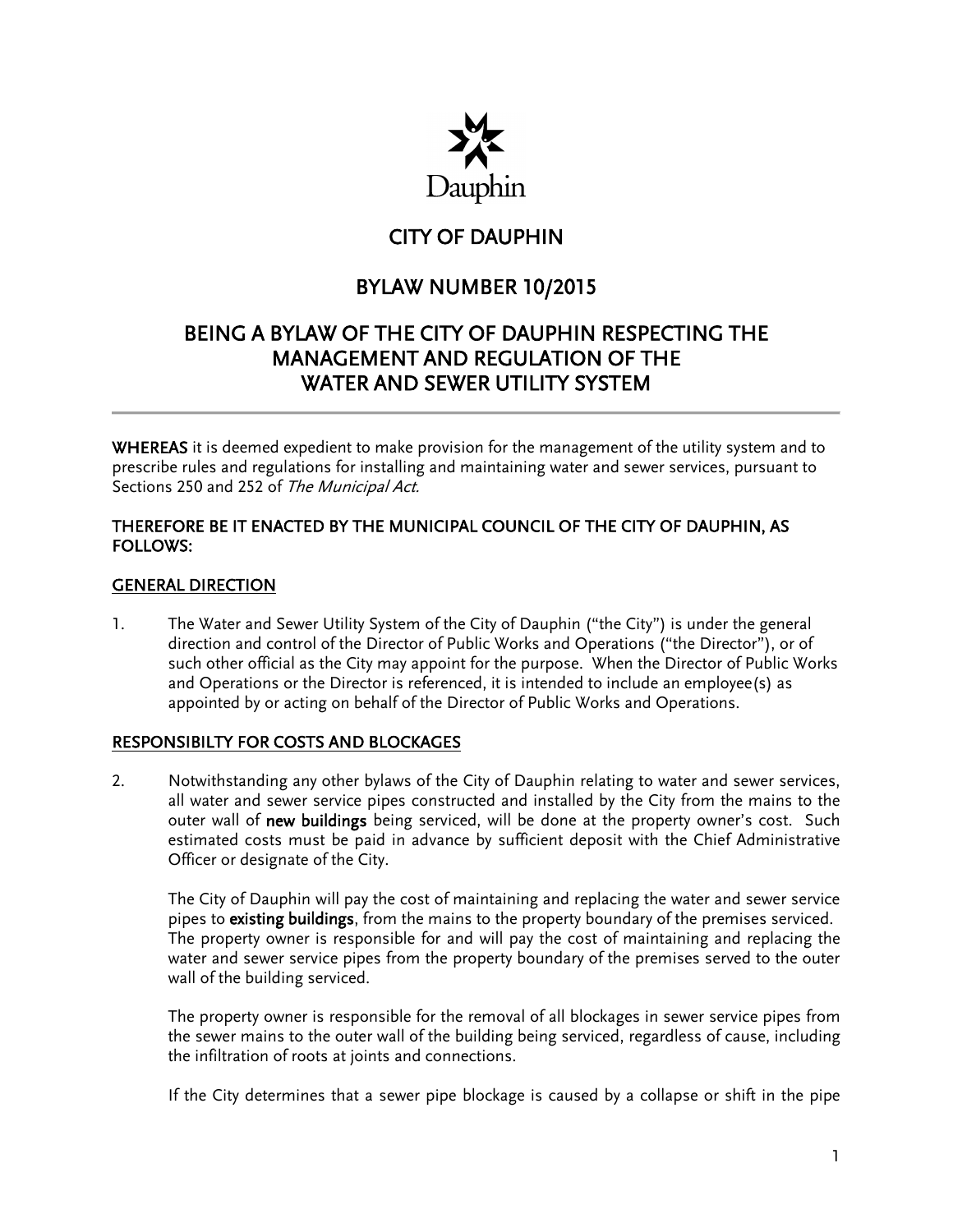between the sewer main and the street boundary of the property being serviced, or if it is determined that the cause of the blockage originated in the main sewer line, upon application by the property owner, the City will reimburse the property owner all reasonable costs associated with the removal of the blockage.

#### CHARGE OF PROPERTIES

3. The Director will have charge of all the various properties and works required for the supply of the City and its inhabitants with water and sewer service, and of the inspection and rating of all buildings and premises supplied with water.

The Director will also keep records of applications and full description of all works constructed together with plans thereof.

All work in each water or sewer service pipe connection, including that portion on private property, is subject to the control and inspection of the Director.

## BOOKS AND ACCOUNTS

4. The collection of the revenue derived from the works, the payment of all disbursements connected therewith, the supervision of all books and accounts, books of record, and all books of the official in charge of the same, is under the immediate control and direction of the Chief Administrative Officer, all accounts being certified by the Director.

#### DEVELOPER/PROPERTY OWNER INITIATED CONSTRUCTION

5. The City, by agreement with a developer or a property owner, may permit the installation of sewer and water services by a contractor employed by the developer or property owner and approved by the City. All costs related to the installation of such sewer and water services, from the mains to the outer wall of the building being served, will be borne by the developer or property owner. The installation cannot be backfilled until such time as the Director has inspected and approved the installation.

If the owner's application under Section 11 hereof is approved by the Director, the City will grant a permit to the owner to connect the premises with water and sewer service pipes. The construction will proceed as soon as convenient thereafter, but only between May 1 and November 1 during any year, except by written permission of the Director.

No sidewalk, street, curb and gutter, crossing or pavement can be unduly obstructed during the progress of the work, and proper barricades and/or lights are to be maintained by the contractor doing the work.

If the sidewalk, street, curb and gutter, crossing or pavement are cracked, or otherwise damaged by the execution of the work, the damaged portion must be removed and replaced with an equal quality replacement, the finished work to meet City specifications, at the cost of the developer or property owner.

The branch sewer and water mains are to be laid in a straight line and the branch sewer on a uniform grade from a street sewer main to the building or premises connected, unless the Director otherwise directs, in which case curved pipes may be used and vertical inspection pipes may be added.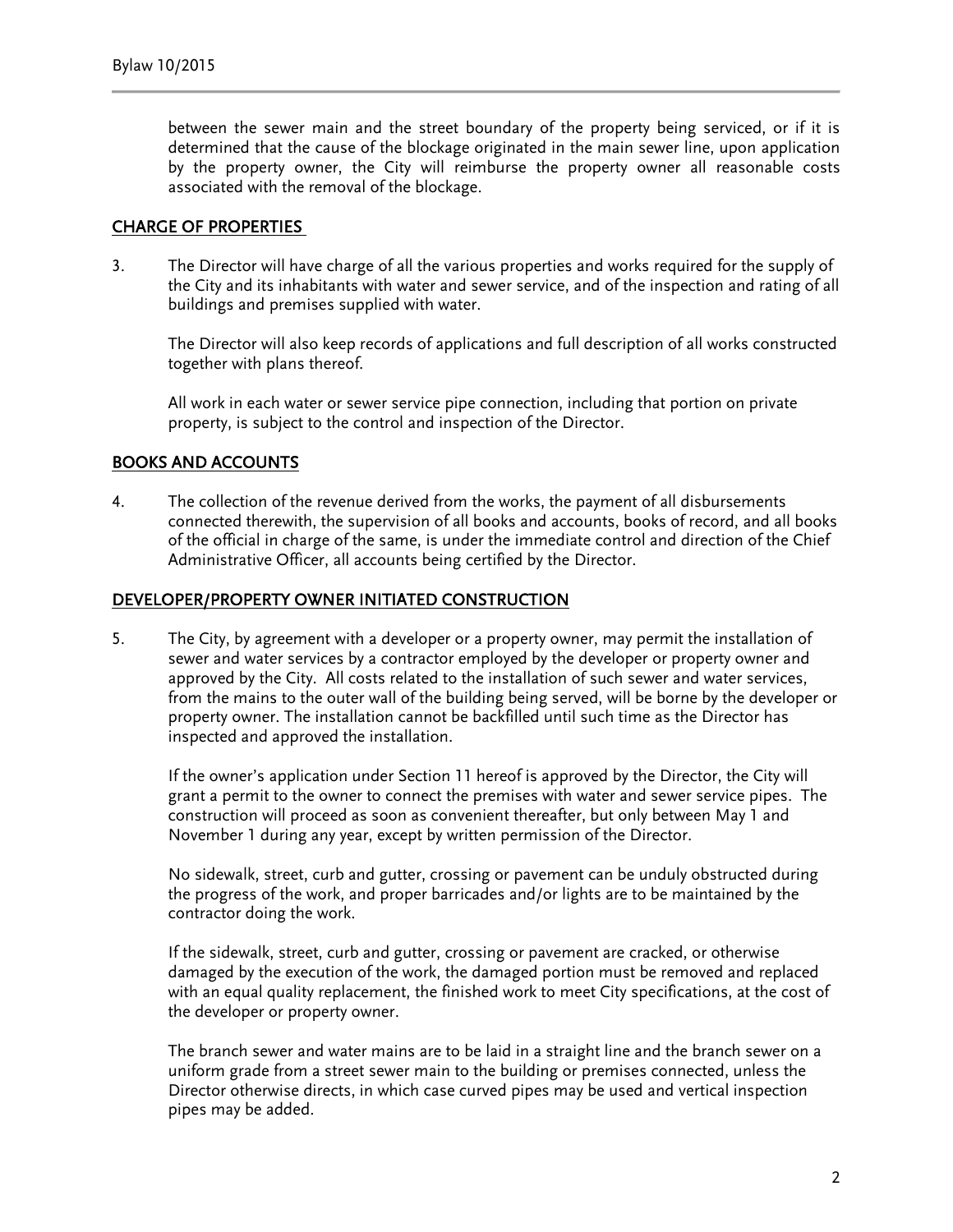Skilled workers who are certified by the Province of Manitoba are to install water and sewer pipes. The workers are subject to removal by order of the Director if considered unqualified or incompetent. The Director is the sole judge of the work and his decision on all points are final.

# CONNECTIONS

6. No person except the City shall make or tap any connection with any public or private pipes or mains forming part of or connected with the City sewer and water system, whether on City or private property.

#### INTERFERENCE

7. No person or persons except the Director or those acting with his permission or under the direction of Council, or members of the fire department in the event of fire, shall open, close or interfere with any hydrant, gate or valve connections with the water and sewer system.

No person shall in any way interfere with any stopcock, pipe or other utility appliance outside of their own premises, nor shall they in any way interfere or tamper with any water meter, whether inside or outside of the premises.

The water service pipe, including its fittings, from the property boundary to the point within the building where the consumption of water is measured by the City, shall not be interfered with by the property owner, occupant, tenant or agent(s) thereof, excepting to make necessary repairs thereto; if any damage is done to that portion of the utility service pipe or its fittings, either by neglect or otherwise, and the owner fails to make the necessary repairs, the City may repair it and charge the cost to the owner of the premises. A breach of this provision by any property owner, occupant or tenant is an offence under this bylaw.

## INSPECTION

- 8. (a) Where it is deemed necessary, the Director may compel a property owner to install and operate a suitable gate valve, check valve, back flow preventer, or other mechanical device at such location as stipulated by the City for the purpose of cutting off or controlling the connection between the sewer system and the cellar or basement, at the expense of the owner.
	- (b) The City may enter into and upon any lands and premises, from time to time at its sole discretion, for the purpose of:
		- (i) blocking a sewer or sewer connection when in the opinion of the Director it is advisable that such action be taken to reduce or diminish damage or loss from or incidental to a flood;
		- (ii) maintaining any sewer-block, apparatus, or other thing placed to block a sewer or sewer connection, or used in connection therewith;
		- (iii) removing the sewer-block, apparatus, or other thing placed to block a sewer or sewer connection; or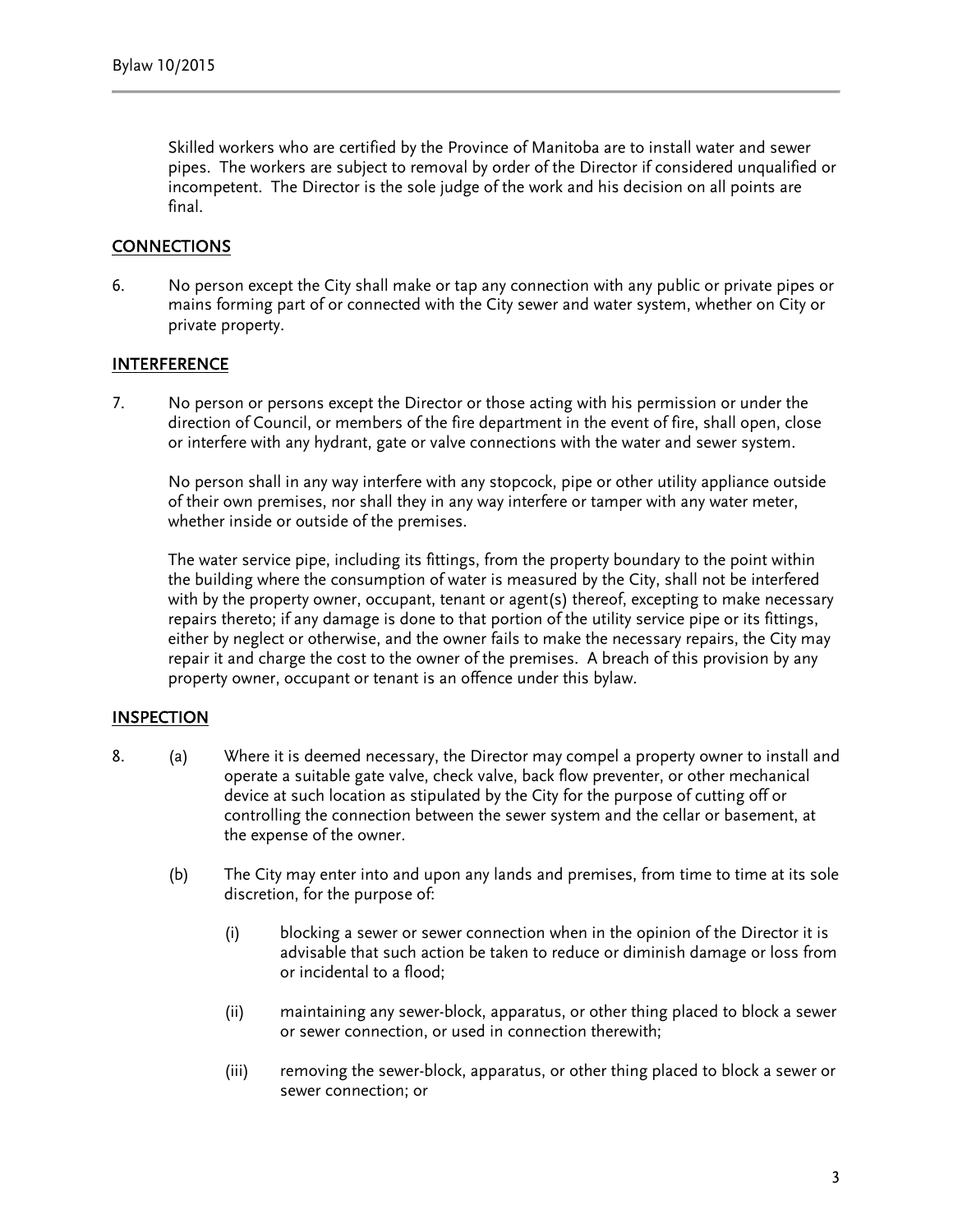- (iv) inspecting the condition of the sewer service pipe using closed circuit television camera (CCTV) equipment. The owner of the premises will allow City workers access to the sewer service cleanout in the premises for purposes of performing the sewer service inspection. The first CCTV inspection of a sewer line to determine the condition of the pipe will be at the City's cost. All further CCTV inspections will be at the property owner's cost.
- (c) The City may require the owner of any premises served by a private sewer connecting with a river or other body of water:
	- (i) at his own expense, to block the sewer connection to the satisfaction of the Director; and
	- (ii) if the municipality has a sewage system adjacent to the premises, to connect the premises therewith unless,
		- (A) in the opinion of the Director, it is not practicable to make such a connection; and
		- (B) the owner has installed such devices as the Director deems to be adequate to protect the premises against flooding.

Nothing in this section of the bylaw may authorizes private sewer facilities or their discharge therefrom into any river or body of water and such private sewers are in fact not condoned in any way by the City.

(d) The Director may enter into and upon any lands and premises with all necessary tools, vehicles and equipment where any sewer or water services are located, whether on private property or otherwise, for the purpose of patrolling, inspecting, altering, replacing, repairing or maintaining such works.

## GREASE INTERCEPTOR (TRAP)

9. A grease interceptor, a device also known as a grease trap, is designed and installed to separate and retain oil and grease from wastewater, while permitting wastewater to discharge to the sewer. A grease interceptor is to be installed by operators of establishments such as hotels, restaurants, laundries, and such other places as the City may direct, be of a sufficient size and approved design by the Director.

Operators of these establishments must maintain and repair grease interceptors so that they are fully operational and effective at all times.

The operator of these establishments must keep and maintain a record of all grease interceptor inspections and maintenance carried out, recording the date of inspection, the date of cleaning or maintenance, the type and quality of material removed from the grease interceptor and the disposal location. The inspection and maintenance record must be retained for a period of two years and must be available for inspection by the Director. See Schedule A of this bylaw for a "Grease Interceptor Service Record".

The oil and grease removed from a grease interceptor must not be discharged to any sewer, sanitary sewer, storm sewer or other sewer, drainage ditch or surface water.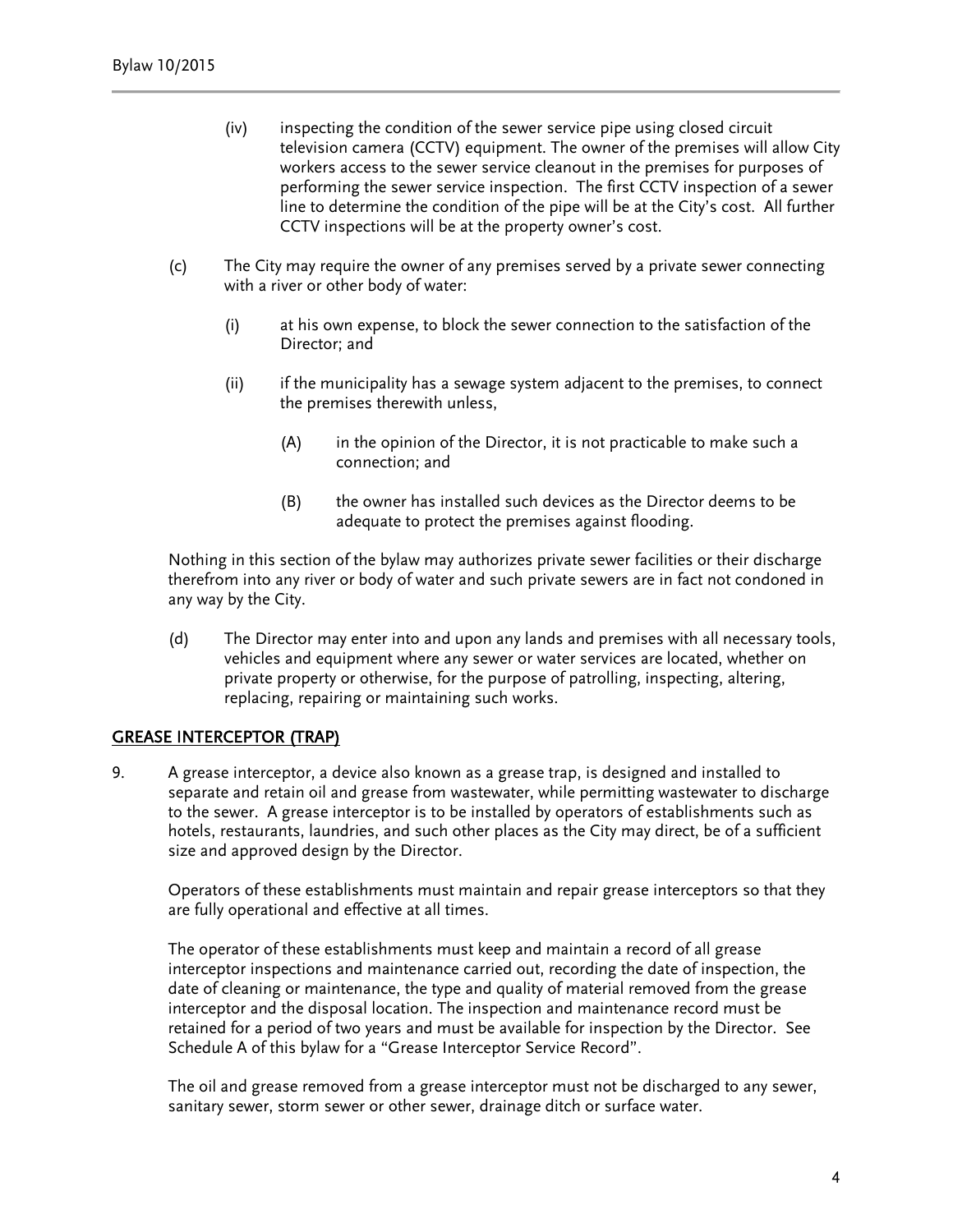No person can use enzymes, solvents, hot water or other agents in order to facilitate the passage of oil and grease through a grease interceptor.

#### REPORTS

10. The Director will present to the City Council regular reports of the condition of the utility, along with statements or suggestions as he may deem necessary. The Chief Administrative Officer also submits annually a report detailing the revenue and expenses of the utility for each year ending December 31.

# APPLICATIONS

11. Any person desiring to connect to the City utility is to apply to the Director. The property owner or his authorized agent can sign the application prescribed by the City for that purpose.

A property owner or applicant, having made an application to connect his lot or premises with the sewer and water mains, will deposit with the City an amount calculated by the Director as an estimate of total cost to provide such service as applied for. Upon completion of construction of the work as noted, the owner will pay to the City any such additional sum, over and above the estimate of the total cost, which was required to actually complete construction.

#### PLUMBER, AGENT OR OWNER

12. A plumber employed and designated by the owner of the premises in his application to connect to the City's utility will be considered as the agent of said property owner. The plumber will not be recognized as an agent of the City nor will the City or its Director be responsible for the acts of said plumber.

## DOUBLE SERVICE

13. Permission will not be granted to supply two or more buildings fronting on a street from a single tap, unless the service is divided on the street line, and a separate service extended therefrom, controlled by a separate stopcock for each service. In case only one of several buildings occupies the frontage of a single City lot, and the others are located in the rear of the lot, then permission may be granted to supply all of the buildings from one service and one meter; subject to such conditions as may be prescribed by the City.

#### SEPARATE SERVICE

14. If a duplex, multifamily dwelling, or other building fronting on a street is to be supplied with utility service where each unit pays separately for their utilities, then a separate service to each dwelling unit from the street line will be installed and controlled by a separate stopcock.

If said building is owned by one person, then it may be supplied by a single service, in which case the supply to each unit will be paid by the owner. In case of non-payment, the water may be shut off, regardless if one or more of the parties have paid their proportion of said rates to such owner or to any other party.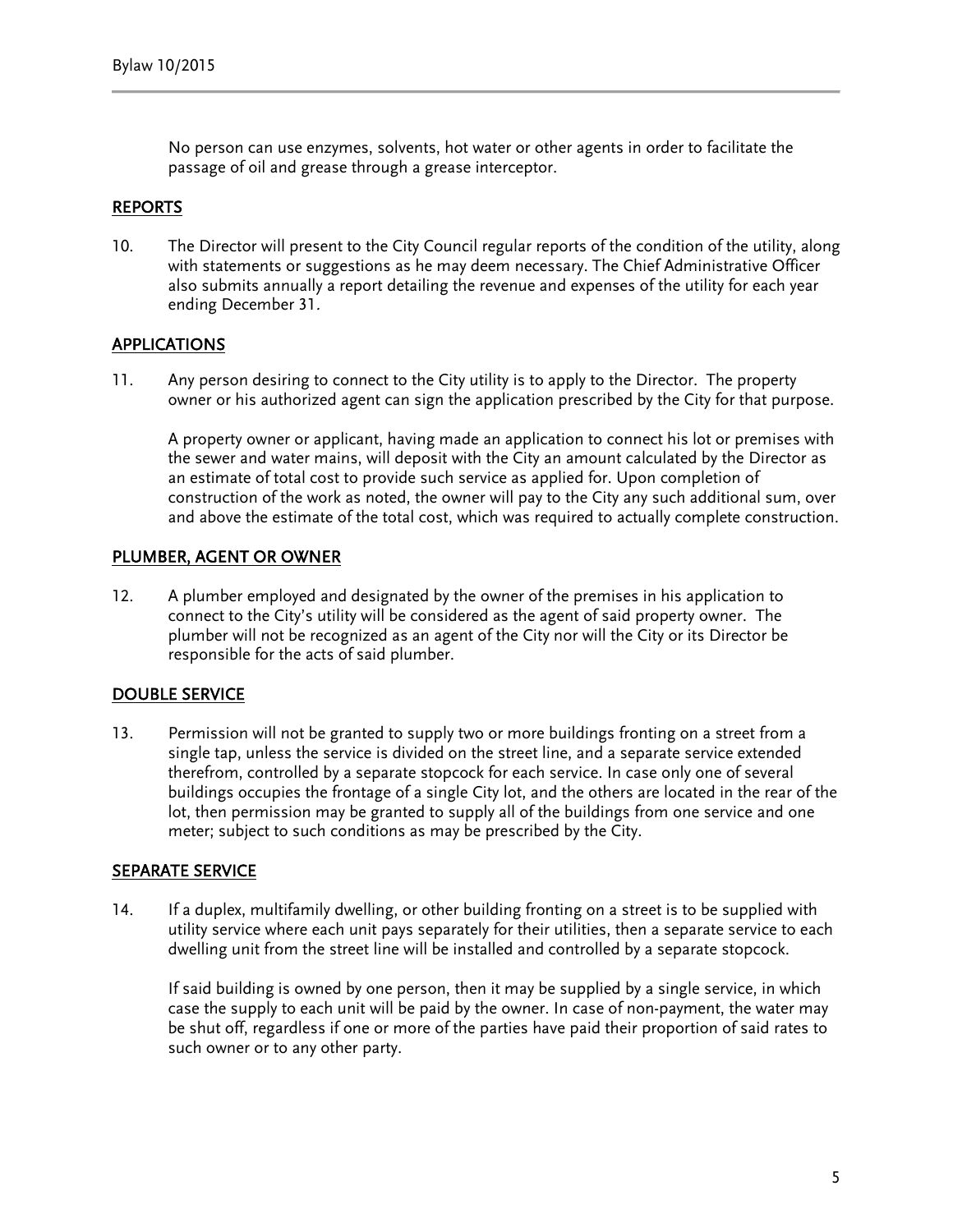# STANDARD TAPS

15. The Director will determine the size of the tap to be inserted in the water main under an application and permit, as well as the position in the street in which any service pipe is to be installed. The standard tap is 3/4" in diameter. The City will place on each service pipe an approved stop cock near the boundary of the serviced property for the purpose of turning the water supply on and off.

# STANDARD SERVICE

16. The service pipes for a standard service is determined by the Director.

## CURB BOXES

17. Over the stop cock there shall be placed by the City an approved stop cock box and stainless steel operating rod of approved pattern, the top of the cover of the box to be placed at the grade of the sidewalk, street, or such grade as outlined by the Director.

## **MATERIALS**

18. All materials used by the property owner in the construction of their service pipe should be comparable with those used by the City for similar construction.

## DEPTHS OF WATER AND SEWER SERVICES

19. Persons receiving a permit for the introduction of a service into the premises and the plumber executing the work will be required to cause the said service to be placed not less than eight feet below the surface of the earth at all points, between the water main and the inside of the foundation wall of the building into which the water service is introduced. If the service is placed less than eight feet below the surface of the earth at any point, the service should be insulated and heat traced.

## STOP COCK

20. Every water service will be provided with a stainless steel ball valve of a pattern to be approved by the Director, placed immediately inside the outer wall of the premises or at a location approved by the Director for the purpose of shutting off the water supply in case of leaky or defective pipes or fixtures, or when the premises are vacated.

## WATER METERS

Development Agreements between property owners and the City of Dauphin supersede items related to water meters in Section 21 of this bylaw.

- 21. (a) When a new structure is being built, the City will provide at its cost any water meter for a service less than 2 inches in diameter. The cost of installation of any water meter will be the responsibility of the property owner. In the event that a water meter after initial installation becomes defective by reason of age or mechanical defect, any replacement meter and the cost of installation is to be paid by the City.
	- (b) Any water meter, whether installed by the property owner or the City, shall be the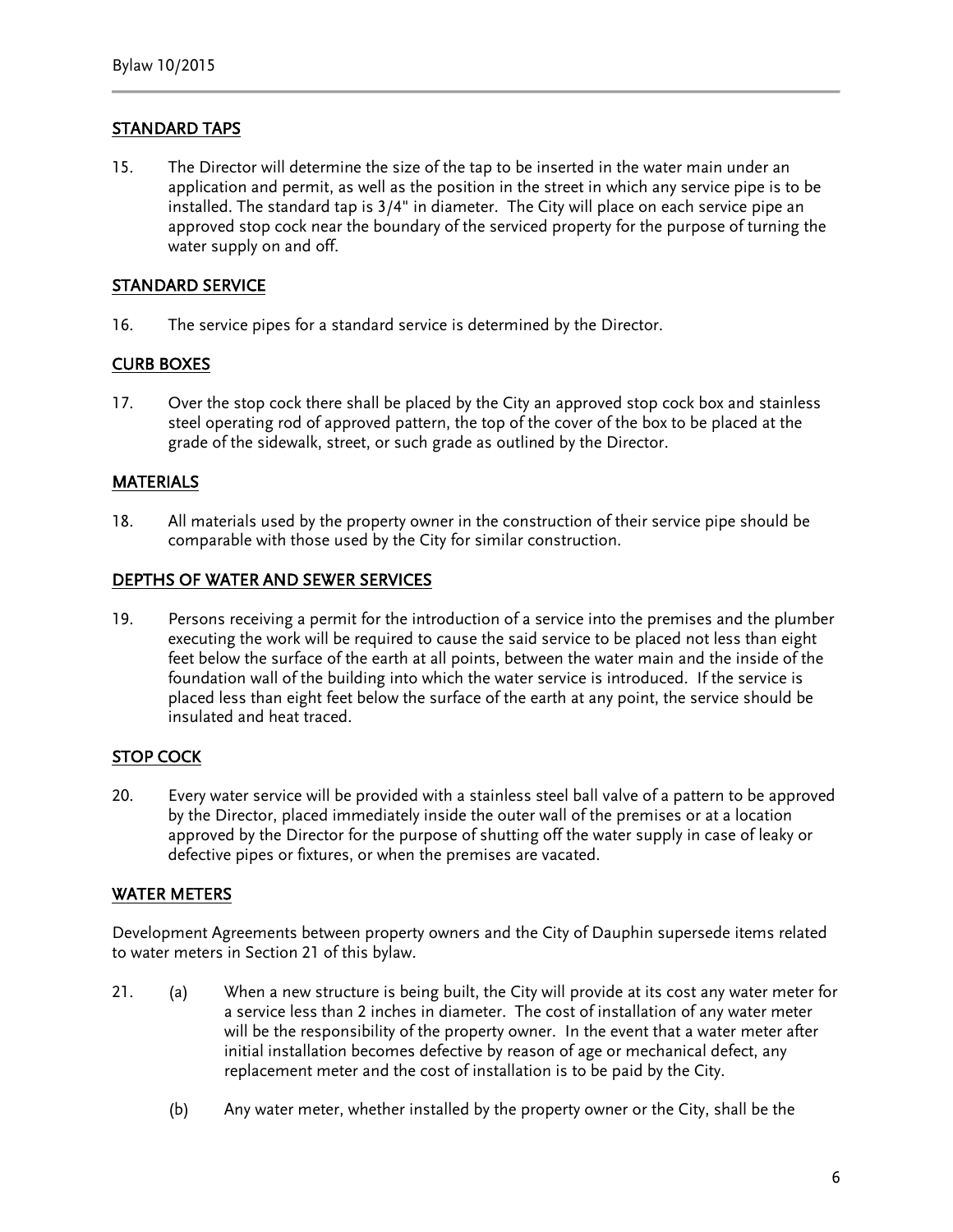property of the City.

- (c) The property owner or occupant will provide sufficient space in an accessible location for the installation of the meter on the service pipe between the stop cock within the premises and the first point of water usage on the premises.
- (d) Every property owner, tenant, or occupant is to at all times, at his own cost, provide ready and easy means of access to said meters and remote reading devices, so that they can be examined and read by the Director.
- (e) For water services 2 inches in diameter and greater, regardless of whether a water meter is being installed with a new service or replaced due to defect, the cost of the meter and the installation or replacement is the sole responsibility of the property owner. Water meters for these services must be of a type and construction approved by the Director.

# BRANCH SERVICE

22. No branch pipe or branch service may be connected on that part of the service pipe between the curb stop cock and the stop cock within the premises; all such branches can be connected within the premises beyond the meter.

# FROST

23. Each property owner must keep their service pipe, meter, stop cock, and other fixtures on their premises and the service pipe between such premises and the street line, in good order and repair, and protected from frost at their own risk and expense.

## VACATING

- 24. (a) Whenever any building or premises supplied with water is vacated, or the service is cut off or discontinued, the stop cock on the inside wall of the building must be turned off by the party leaving or by the property owner. The tenant/property owner must give proper written notice to the Director of his intention to vacate and in case said service pipe and fixture are not so protected, the Director may cut off the supply of water thereto without notice and collect the expense of cutting the supply incurred from the property owner, such amount to be payable with the first bill of supply of water that becomes due against said building or premises. In all cases of permanent discontinuance of service, the property owner must remove the meter and return it to the City (or the City will remove the meter and shut off the water supply at the curb stop cock).
	- (b) Any owner or consumer intending to vacate any premises that have been supplied with water from the utility system or who is desirous of discontinuing the use thereof, will give notice of the same at the City office, or the rates thereof will be charged to the property owner until such notice is given or the water turned off.

## TURNING ON OF WATER

25. Water will be turned on to premises only after plumbing installation is completed to the satisfaction of the Director, and the property owner has properly executed the required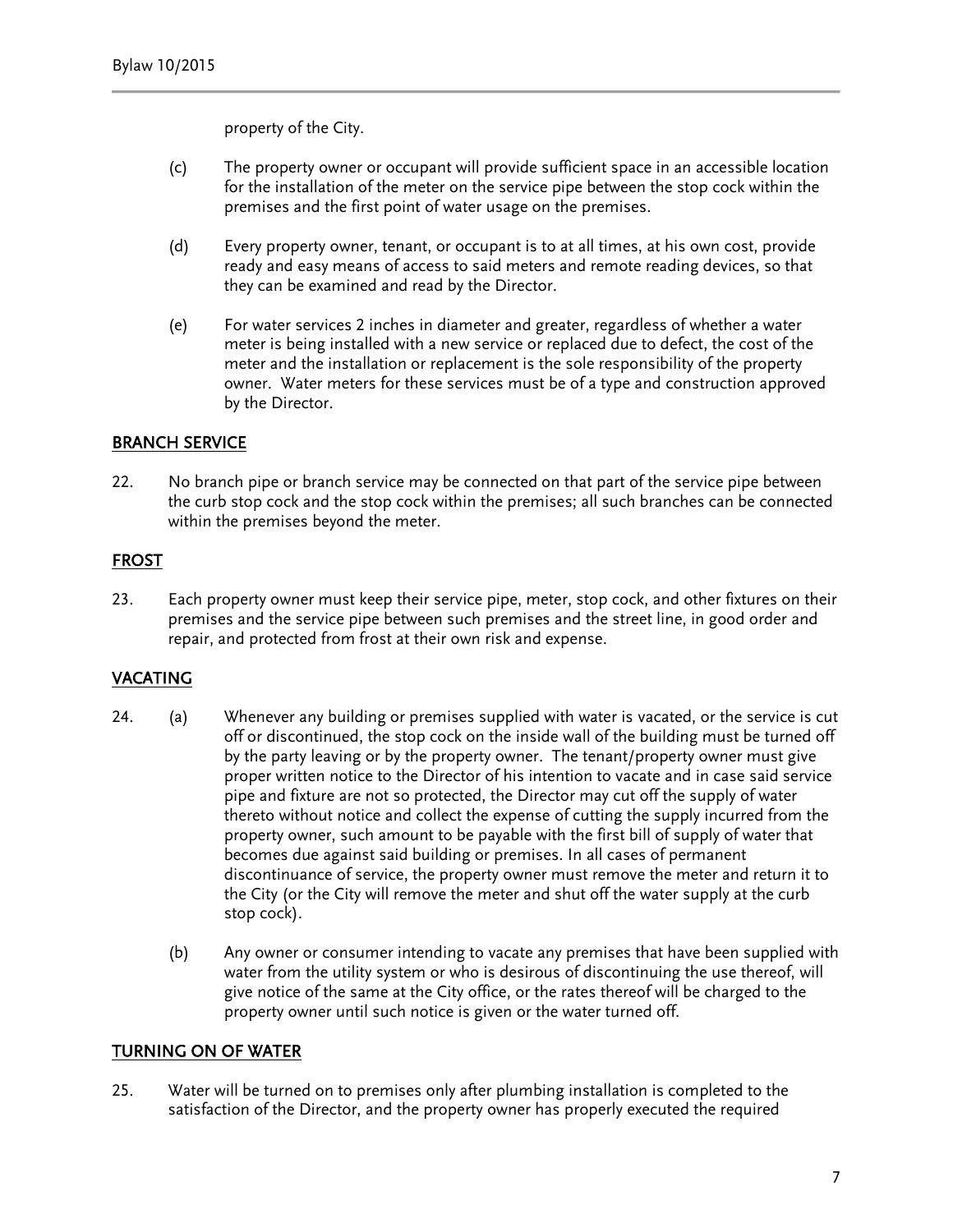application and/or agreement to use and pay for the water taken or used, has paid all required deposits and fees, and has paid the installation costs (if any) to the City.

No person shall turn water on to any premises, or open a City cock or curb stop cock, except the Director.

Whenever water has been turned off for nonpayment of rates, for purposes of repair or construction, or for any other reason, no person shall turn it on again who is not duly authorized to do so by the Director.

## EXTENSION AND REPAIRS

26. When making repairs to the street mains, making new connections, or connecting or repairing service pipes, the City may shut off the water to any consumer, with reasonable notice, and keep it shut off for as long as may be necessary. In the case of an emergency, the City has the right to shut off the water to any consumer without notice.

#### LEAKY FIXTURES

27. The Director may shut the water off to the premises of any owner, occupier or consumer infringing any provision of this bylaw or amendments thereto, and in cases where the water has been shut off for allowing waste, leaks or defects in pipes or cocks, the water will not be turned on again until the necessary repairs have been properly made to the satisfaction of the Director and payment of the approved charge for turning on the water.

#### BOILERS

28. Where hot water boilers are supplied with water from the utility, the owner or consumer will provide and attach an approved back flow preventer on the water supply line to prevent contaminated water from entering the City water distribution system.

The owner shall be responsible for any damage to the water meter or other City owned fittings due to hot water or steam going back into the service line.

#### DAMAGES

- 29. (a) The City or its employees are not liable for any damages resulting to any person or property from any sudden shutting off of the supply of water by the City or by reason of any other cause, either with or without notice, to any premises, building, boiler or factory deriving its supply from the utility; but when practicable, reasonable notice of such shutting off will be given to consumers. The City is not be liable for damages resulting from sewage backup, water leakage, or for any other damage whatsoever caused by the City water or sewer system to any property owner or occupant unless such damage is caused by the gross negligence of the City.
	- (b) The property owner shall, at the time of making application for sewer connection, execute an agreement to hold the City of Dauphin harmless against loss or damage from overflow, leakage or escape of water and/or sewage from the City mains or the property service lines or connections onto the owner's property regardless of the cause of such damage, unless the City of Dauphin is grossly negligent and such gross negligence caused damage to the owner or applicant. Failure to execute such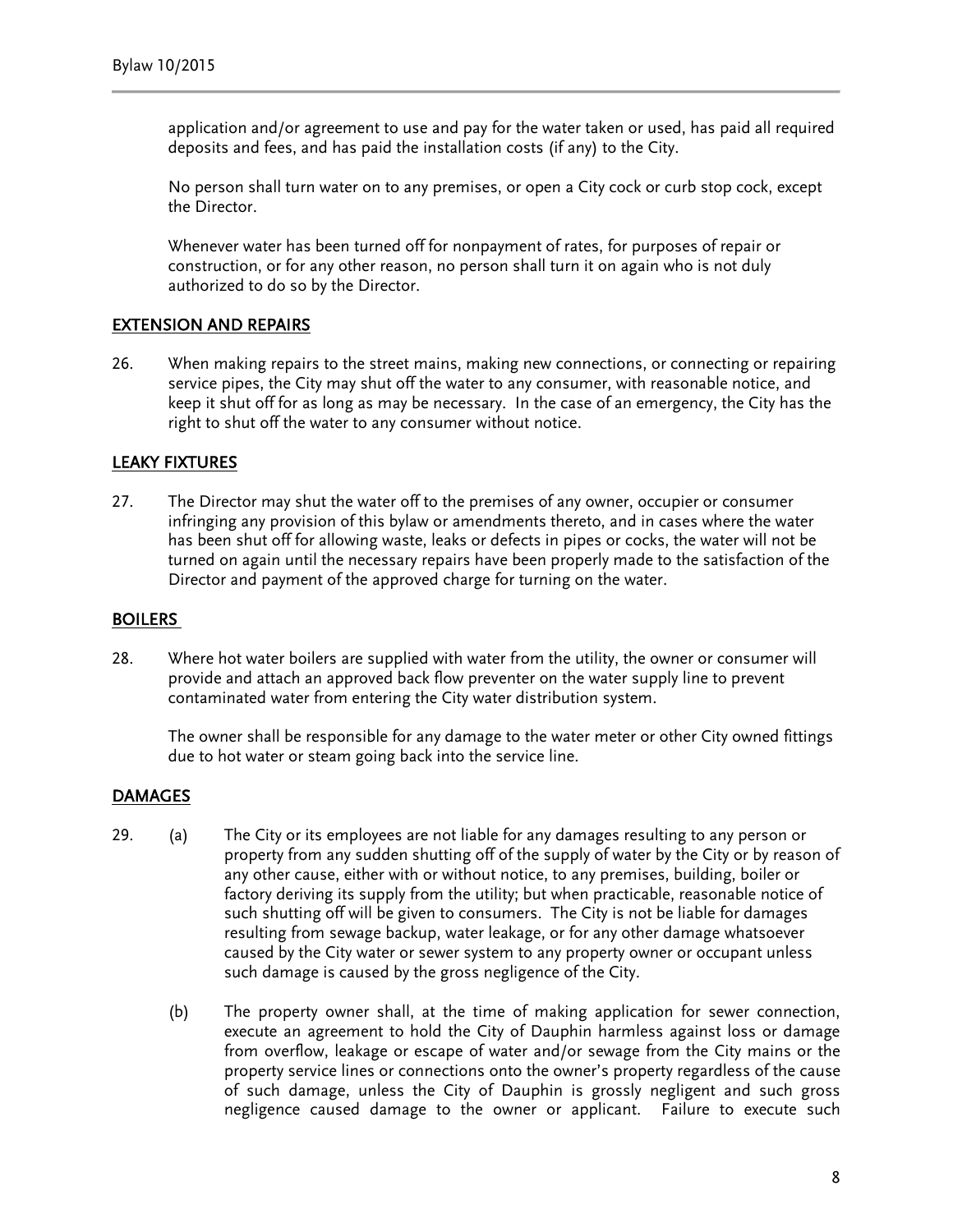agreement does not invalidate paragraph 29(a) hereof.

#### LIMITING SUPPLY

30. The City has the right to limit the amount of water supplied to any property owner or consumer, should circumstances warrant such action, even though no limit is stated in the application or permit for such use. The Director may entirely shut off the water supply for any manufacturing purpose, or the use for supplying power, at any time by giving reasonable notice to the consumer of such intended action.

The City reserves the right to refuse or to discontinue the supply of water for fountains, jets, hoses, or sprinklers, or to limit the hours for using same when, at the discretion of the Council, public interest may require such restrictions.

## **SUBTENANTS**

31. Each separate tenant or subtenant of any premises served by a separate water meter, taking or using water from the utility system will be charged schedule rates for such water as though each tenant or subtenant occupied a separate premises, unless the owner of the whole premises arranges to pay all charges for the water used in the entire building. In the event that any tenant or subtenant whether serviced by a separate water meter or not does not pay for his portion of the water supply, the owner of the property shall be responsible therefore.

#### PLAYGROUNDS AND PARKS

32. The rates and charges established by bylaw of the City of Dauphin also apply to or affect all playgrounds, parks and public places now existing or later established. All water service pipes are to be metered, but where impractical to do so, the water consumption may be estimated.

## SERVICES OUTSIDE CITY LIMITS

- 33. (a) It is understood that any special agreements now existing for the supply of water to farm services, water co-operatives, and any other party located outside City limits, and the terms, conditions and rates or charges therein, shall prevail notwithstanding any rates or charges established by bylaw of the City of Dauphin.
	- (b) The Council of the City of Dauphin may sign agreements with customers for the provision of water and sewer services to properties located outside the legal boundaries of the City of Dauphin. Such agreements may provide for payment of the rates, including a minimum consumption charge based on the size of the meter, as set out in the Utility Rate Bylaw, as well as a surcharge, set by resolution of Council, which can be equivalent to the frontage levy, general taxes and special taxes for utility purposes in effect at the time, or may be in effect from time to time, and which would be levied on the property concerned if it were within these boundaries. In addition, all costs of connecting to the utility's mains and installing and maintaining service connections will be paid by the customer.

## PRIVATE WELLS

34. All private water wells now existing or which may hereafter exist may be allowed, used and maintained within the limits of the City of Dauphin, subject to: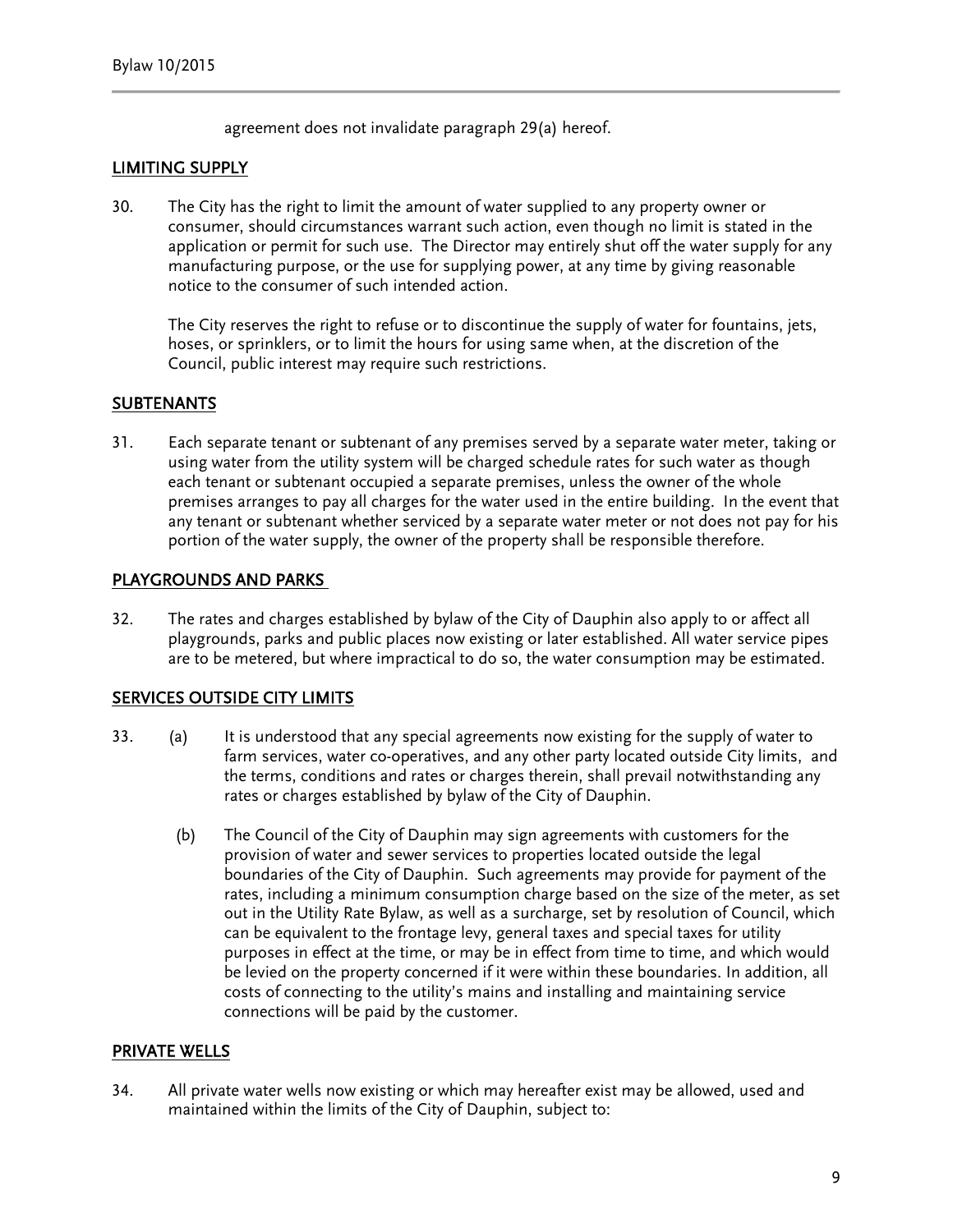- (a) The construction, maintenance and use of wells are to conform to Provincial regulations, Manitoba Public Health, and the Manitoba Plumbing Code. Wells should not be located in any front yard, nor within five feet of any side or rear lot line.
- (b) All wells are to be registered with the City Dauphin. The owner of the well is to provide the following information:
	- (i) site plan drawn to scale showing location of the well, and
	- (ii) size, depth and type of cribbing installed.
- (c) Whenever water quality tests are performed on well water, one copy of the test results are to be filed with the City for its record.
- (d) All wells are to be maintained in structurally good condition and free from any public hazard.
- (e) No well shall be connected with the City water supply system in any manner whatsoever.
- (f) All wells may be inspected by the City to ensure they are free from hazard and not connected with the City's water supply. The owner of the well will provide the City with unobstructed access to the well for inspection purposes.
- (g) Water from wells that is wasted into the City's sanitary sewer servicing the property may be metered so the owner thereof can pay the applicable sewer service rate established by Bylaw of the City of Dauphin.
- (h) Where wells are found to be in noncompliance with any Federal or Provincial Acts or Regulations or City Bylaw, the property owner will be ordered to rectify the noncompliance within a specified time. Should the owner fail to carry out this order, the City may enter upon the owner's property and perform the corrective work and the cost therefore shall be borne by the property owner.
- (i) The owner of a well shall indemnify and hold harmless the City of Dauphin and its employees from and against all claims, demands, damages, losses, expense costs, action suits and proceedings by whomsoever made, brought or prosecuted in any manner based upon, related to, occasioned by, arising out of, resulting from or attributable to the acts or omissions of the owner who has a well on their property.

## COLLECTION OF COSTS

35. Any costs incurred by the City which are the responsibility of the property owner pursuant to the terms of this bylaw may at the option of the City be added to the owner's water bill or to the property taxes of the property owner, or both, and be collected in a like manner as property taxes, in addition to any other remedies which may be available to the City for collection thereof.

#### **PENALTY**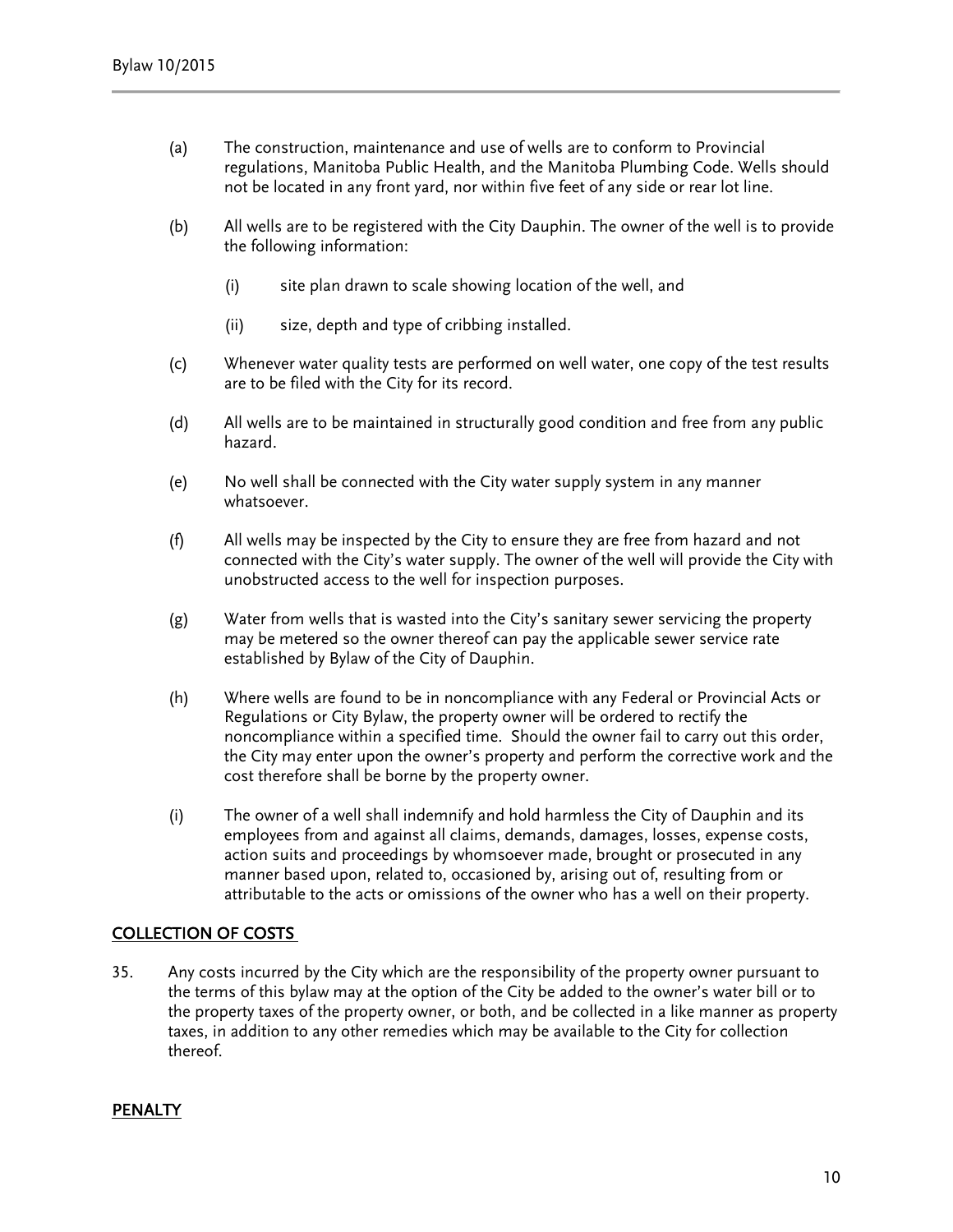36. Any person violating any of the provisions of this bylaw shall be liable on summary conviction to a fine of not more than five hundred dollars (\$500.00) and costs, and in case of nonpayment of the fine and costs forthwith, such offender shall be liable to be imprisoned for any period not exceeding three months.

#### REPEAL

37. That By-law Number 01/2009 is hereby repealed.

DONE AND PASSED by the Council of the City of Dauphin in regular session assembled, this 14<sup>th</sup> day of September, 2015.

 $\overline{\phantom{a}}$ 

Eric Irwin, Mayor

 $\overline{\phantom{a}}$  ,  $\overline{\phantom{a}}$  ,  $\overline{\phantom{a}}$  ,  $\overline{\phantom{a}}$  ,  $\overline{\phantom{a}}$  ,  $\overline{\phantom{a}}$  ,  $\overline{\phantom{a}}$  ,  $\overline{\phantom{a}}$  ,  $\overline{\phantom{a}}$  ,  $\overline{\phantom{a}}$  ,  $\overline{\phantom{a}}$  ,  $\overline{\phantom{a}}$  ,  $\overline{\phantom{a}}$  ,  $\overline{\phantom{a}}$  ,  $\overline{\phantom{a}}$  ,  $\overline{\phantom{a}}$ Brad D. Collett, CA, Chief Administrative Officer

READ A FIRST TIME this  $24<sup>th</sup>$  day of August, 2015. READ A SECOND TIME this 14<sup>th</sup> day of September, 2015. READ A THIRD TIME this 14<sup>th</sup> day of September, 2015